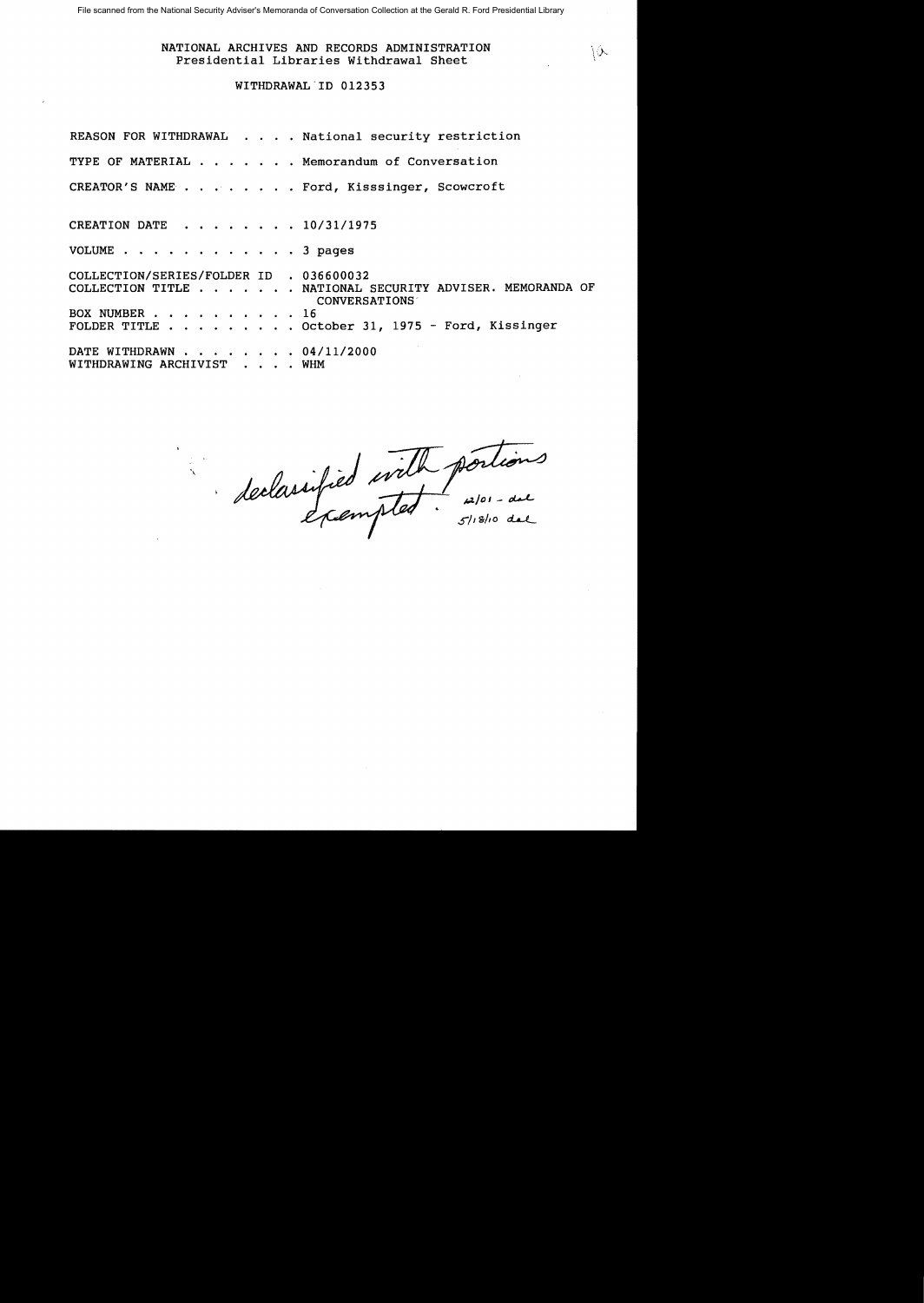#### MEMORANDUM

#### THE WHITE HOUSE

WASHINGTON

### **ECRET/NODIS/XGDS**

#### MEMORANDUM OF CONVERSATION

PARTICIPANTS:

President Gerald R. Ford Henry A. Kissinger, Secretary of State Brent Scowcroft, Assistant to the President for National Security Affairs

DATE AND TIME:

PLACE:

The Oval Office

Friday, October 31, 1975

Kissinger: The Chinese turned down our statement but accepted the cutdown version of the trip. They stressed that you would be received with courtesy. They need us more than we need them. They may be doing this to prove their manhood; having done so they may give you a good trip. There are two options; cancel, or else go but get the word out that we don't expect anything of substance but that it is important to exchange views.

The President: I think we should do the latter.

Kissinger: Then I would tell the Chinese we find their communique unacceptable and since we submitted the last draft it is up to them to offer modifications. Ask them: Why does it serve their purpose to have the visit end on a statement advertising our differences? But say we are prepared to do without a statement. Then I think we should get to Indonesia and the Philippines and announce it all next Tuesday. [Discussed the sequence of Jakarta-Manila.]

The President: Is there any diplomatic difference?

Kissinger: I don't know which way it would be easier to get out the crowds.

The President: Let's go to Jakarta first if there isn't any difference.

Kissinger: Okay. Let's notify all of them and say we want to announce it at noon here on Tuesday. We will do a note to the Chinese: Since we have submitted something to them, could they submit their version of a press

#### SECRET NODIS / XGDS

DECLASSIFIED w/ portions exempted E.O. 12958 (as amended) SEC 3.3 MR # 10-057 #8 NSC-Price quideliles: CIA lts 5118/10 NARA, Dato 8/12/10  $By$   $da$ 

Henry A. Kissinger CLASSIFIED BY EXEMPT FROM GENERAL DECLASSIFICATION. SCHEDULE OF EXECUTIVE ORDER 11652 EXEMPTION CATEGORY 5(b) (1,3) AUTOMATICALLY DECLASSIFIED ON Imp. to det

 $(C)$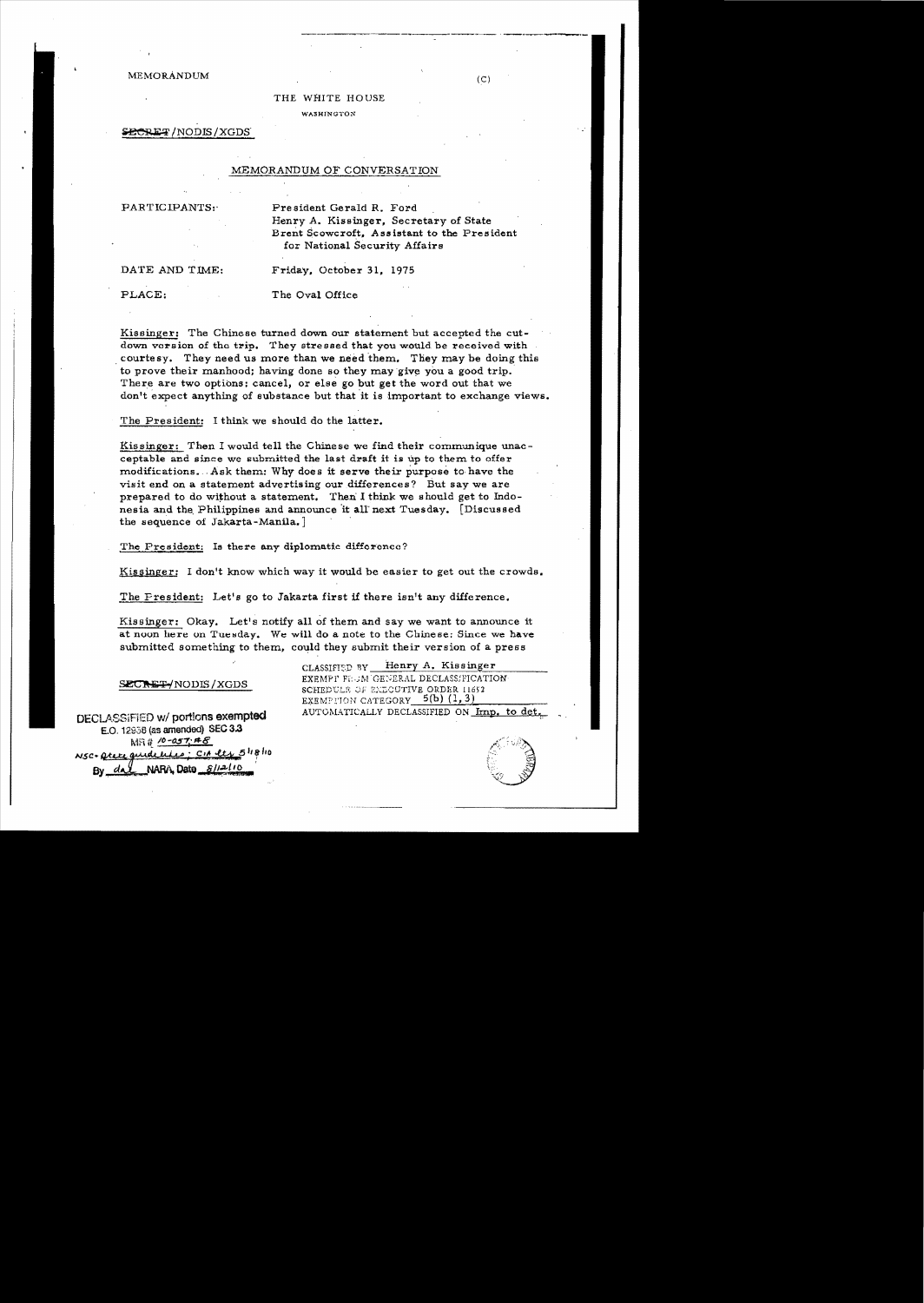#### $\frac{1}{2}$   $\frac{1}{2}$   $\frac{1}{2}$   $\frac{1}{2}$   $\frac{1}{2}$   $\frac{1}{2}$   $\frac{1}{2}$   $\frac{1}{2}$   $\frac{1}{2}$   $\frac{1}{2}$   $\frac{1}{2}$   $\frac{1}{2}$   $\frac{1}{2}$   $\frac{1}{2}$   $\frac{1}{2}$   $\frac{1}{2}$   $\frac{1}{2}$   $\frac{1}{2}$   $\frac{1}{2}$   $\frac{1}{2}$   $\frac{1}{2}$   $\frac{1}{2}$

statement? Also could they tell us how to make our version acceptable. It is in the interest of both of us not to end on the point of our differences.

Actually the Chinese note was fairly conciliatory. Bush thinks it is best not to have a communique.

The President: I think to cancel it would be a disaster both internationally and with the left and right.

Kissinger: I am going before the Pike Committee this morning. It will be a rough affair. The Republicans are as bad as the Democrats. I am planning a conciliatory statement. [He hands the President the statement. Attached]

The President: It is a damned good statement.

Kissinger: Pike will blast me at the outset. Then I will make my statement. Then Pike will ask what is my legal authority, hoping to trip me. I will say the lawyers say it is legal, and anyway differences between the legislative and executive branches shouldn't be pushed to the point of law but decided on the basis of joint understanding and reconciliation. Then McClory will ask if I am concerned about rights, how come I tapped people? I will say there is no connection -- ·one is' how the policy process can continue and the other how to deal with leaks of sensitive information. Then they will ask about the Plumbers. They have all these questionsdivided up. I understand Johnson will move to make all the Kurdish documents public.

Let me refresh you on the Kurdish affair: Aid for the Kurds had been turned over two or three times by the 40 Committee. Then in 1972 the Shah pleaded with the President. We agreed, in order to absorb Iraqi energies. The President wanted to do it. We did it with special proce-[Goes into  $dures$ greater detail.]

The President: They would make all this public?

Kissinger: They will make a motion' -- it can't be done under your procedures but just the motion about the Kurds will infuriate the Shah. Their purpose is to show I am the evil genius.

., "

\$<del>ECRET</del>/NODIS/XGDS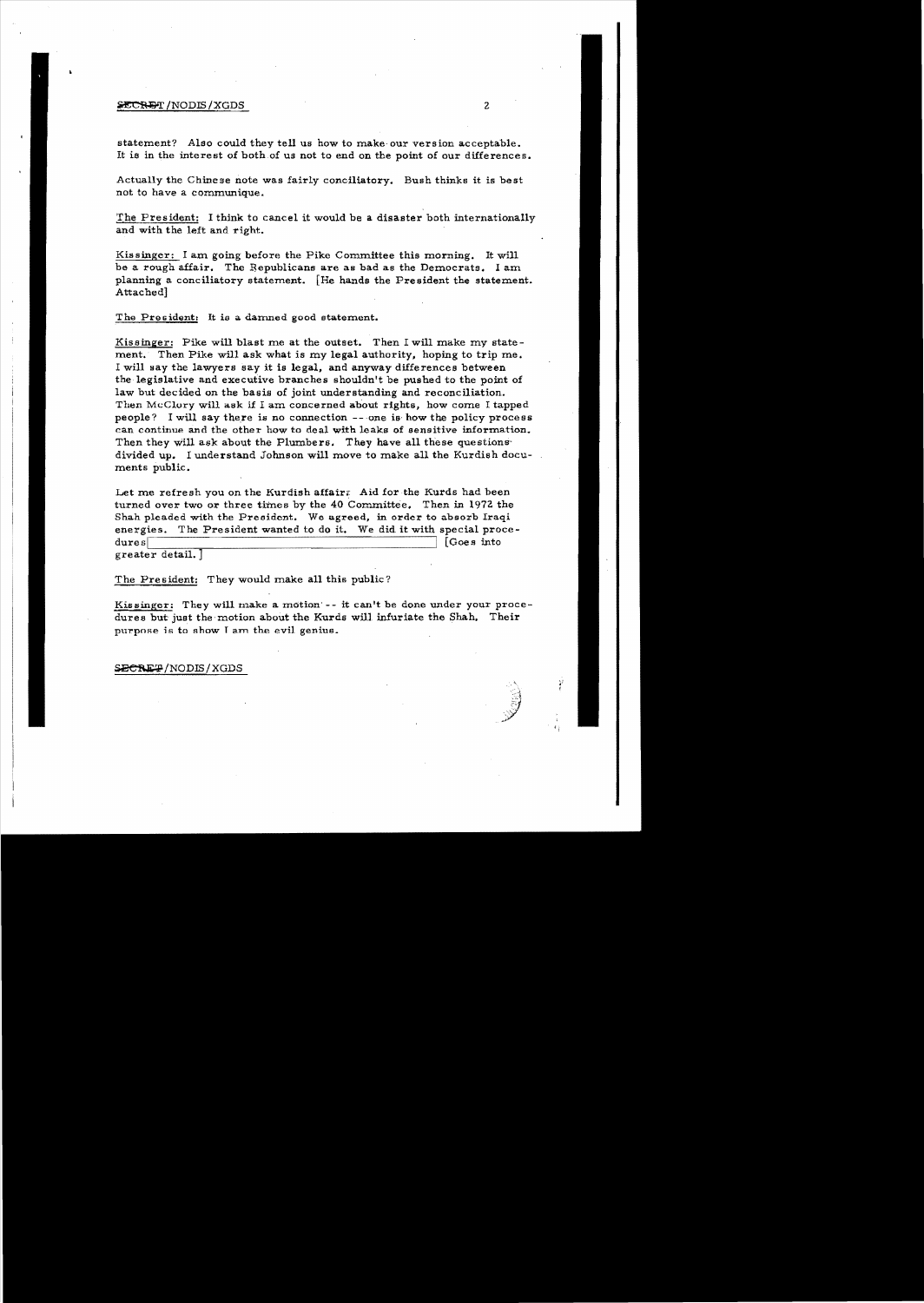### SEGRET/NODIS/XGDS

The President: Who is the Republican?

Kissinger: Johnson.

The President: He is a disaster.

Kissinger: Many times, when issues were not controversial, the 40 Committee acted by telephone vote. There was never any hanky-panky in covert operations. Everyone of them can be defended and was in the national interest.

The President: Keep your cool -- especially if they are abrasive.

Kissinger: If I explode it will be calculated.

I think maybe I should not go to Moscow now. It would look like you had £ired Schlesinger in order to make a new SALT proposal. That would look bad.

[There is discussion of Colby and giving everything away.]

On Sahara, Algeria has said that if there is a Green March, we are to blame.

The President: Why?

Kissinger: They think we could stop it.

I think we are on a bad wicket on the ILO. We can't get off it but we will try to work it out.



## $\tt{ERET/NODIS/XGDS}$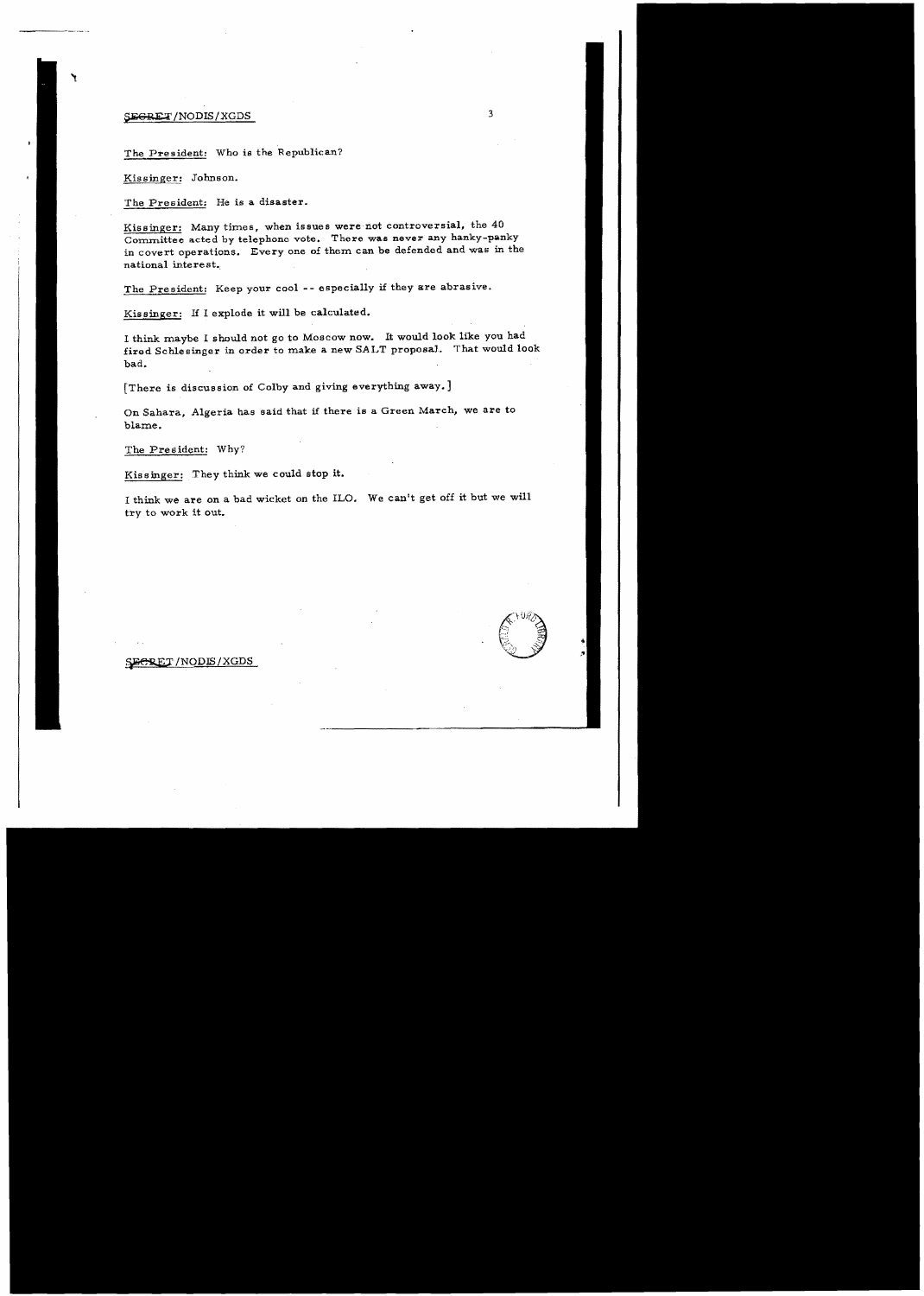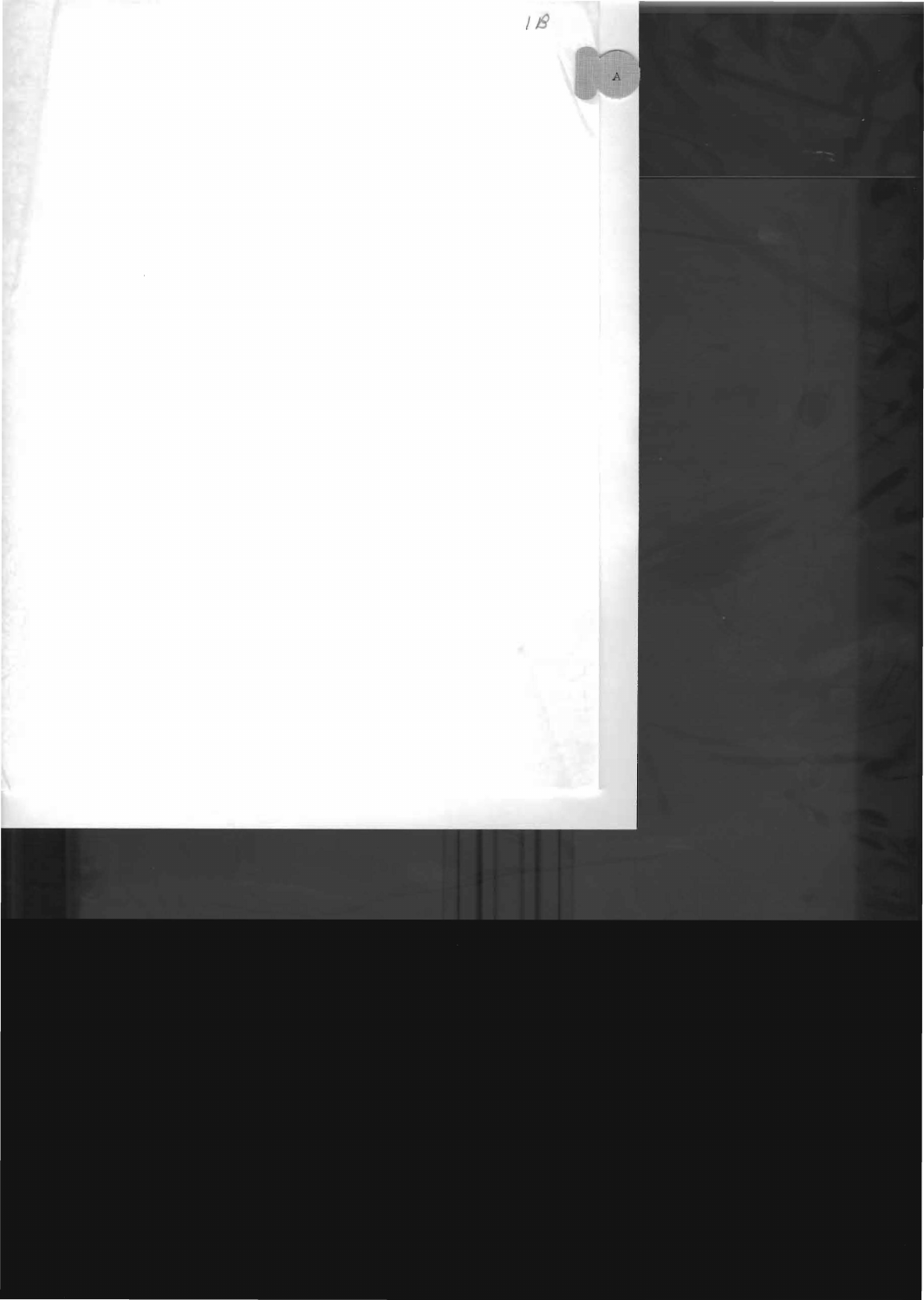



Shlama

# CONFIDENTIALITY IN FOREIGN POLICY DECISIONMAKING PROCESS

The following is a statement by Secretary Kissinger before the House Select Committee on Intelligence on October 31, 1975.

I am grateful for this opportunity to appear before the committee this morning. In my letter of October 14 to the chairman, I stated that the State Department is prepared to work with the House Select Committee on Intelligence in a cooperative spirit to find a way to accommodate our mutual interests. We understand the difficulties which confront your committee in investigating matters as sensitive and complex as these and are prepared to do all we can to assist you in your important work.

I would respectfully suggest, Mr. Chairman [Representative Otis G. Pike], that as this committee and the Department of State pursue their common objectives in support of our national interests several important factors be kept in mind.

First, our nation today faces serious and unprecedented international challenges. We stand poised between a return to a nuclear arms race and a move forward to a new era of nuclear arms control; our allies and friends around the world continue to look to us for material and moral support to maintain their freedom and independence; our role is crucial in the relationship between developed and developing countries; and the growing problems of interdependence-food, energy, commodities policy, the reformation of international financial and economic institutionsall demand new, sometimes revolutionary approaches.

October 31, 1975 Washington, D. C.

**Bureau of Public Affairs** Office of Media Services

These goals can be achieved only if we preserve the confidence of other governments in us and in our reliability. Foreign policy involves not only matters of great sensitivity to this country but issues of equal sensitivity to others. Its raw material is actions and statements of American officials, as well as policies and attitudes of foreign leaders, at times conveyed to us in strictest confidence. All this gives a unique dimension to the substance of foreign affairs.

If the last quarter of the 20th century is to be a time of prosperity and security for our nation, it will require the confidence of the nations of the world in the wisdom of our foreign policy and the effectiveness of our national security institutions. And confidence, once lost, cannot soon be regained.

Mr. Chairman, I think we can all agree that the vitality and continuity of the institutions that formulate and implement foreign policy will be essential if we are to meet the challenges that face our nation. We now have a Foreign Service and a Department of State dedicated to the national interest and prepared to serve with dedication under any Administration. We must make sure that this continues. The Foreign Service must not be politicized or intimidated.

It is of course natural and proper for the Secretary of State and his senior advisers to be called to account for their decisions before the Congress and the American people. The conduct of an effective foreign policy requires the support of the American people, who have the right to be

PR 551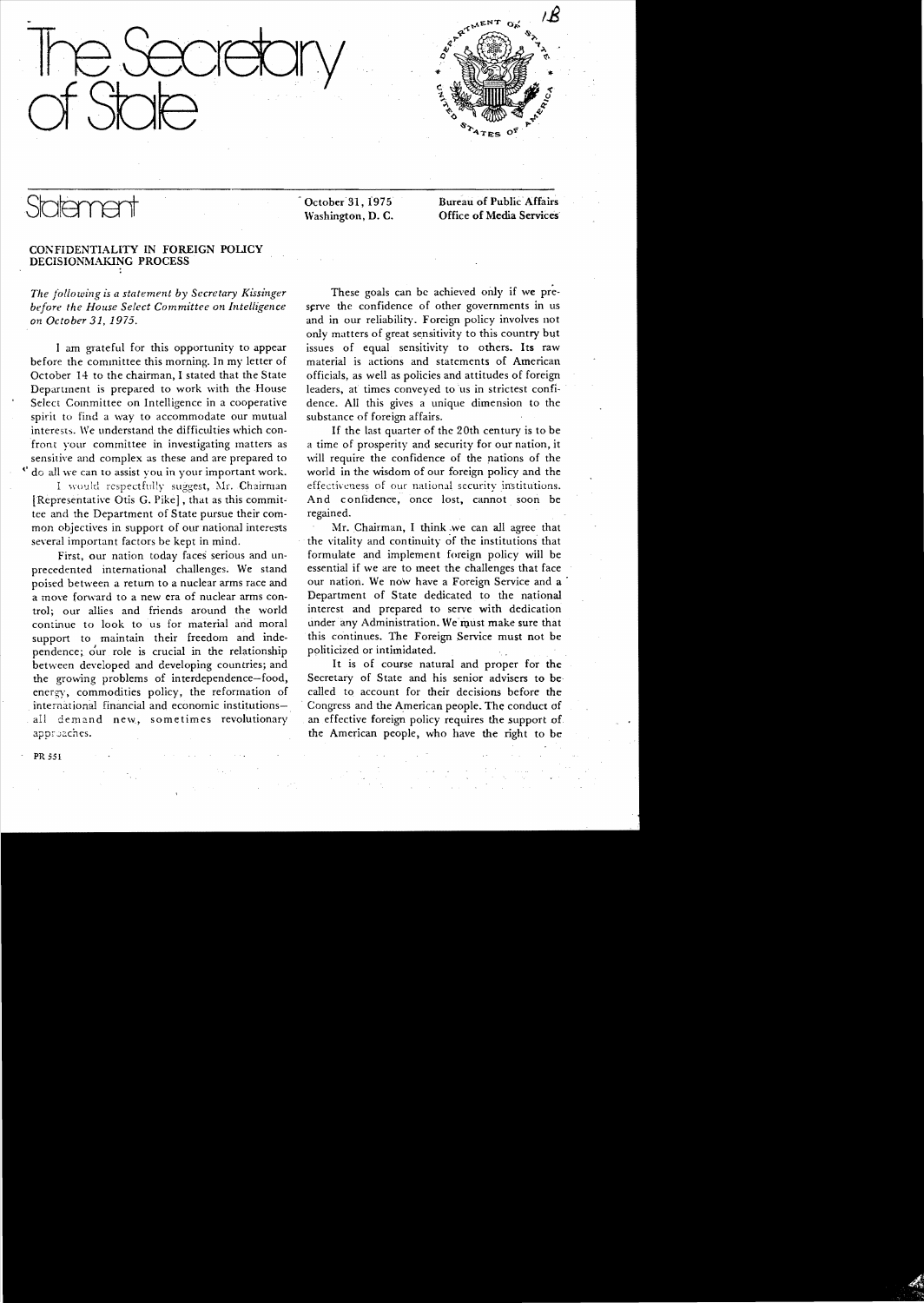informed about their government's actions through their elected representatives.

These are the considerations I have sought to bear in mind in deciding how the Department of State can most effectively cooperate with this committee. They are reflected in the proposals of. my October 14 letter to the chairman. The letter was reviewed by. the President before it was sent; the proposals were fully approved by him. Let me review them briefly with you now:

• First, I am prepared to authorize any officer ·)f the Department or the Foreign Service, regard .ess of rank, to testify before the select committee on all facts known by that officer about the collection and use of intelligence information in foreign relations crises;

• Second, I will authorize any policy-level officer of the Department or the Foreign Service to testify before the select committee on recommen· dations received by him from his subordinates, but without identification of authorship, and any recommendations he forwarded to his superiors; and

 $\cdot \cdot \bullet$  Finally, I am prepared to supply the committee with a summary from all sources, but without identification of authorship, of views and recommendations on the Cyprus crisis or any other issue within the committee's jurisdiction and criticisms of our handling of it.

In my view, Mr. Chairman, these proposalsoffered in a spirit of cooperation and compromise-will make it possible for the committee to secure all the necessary information as it goes forward with its investigation. There is nothing we seek less than confrontation.

. I ask the committee to consider the special nature of foreign policy. Because of it the national interest requires-and has long been recognized to. require-a high degree of confidentiality in the c )mmunications between the senior levels of the L epartment and their subordinates.

. As the committee is aware, it is our view that junior and middle-level officers should not be required to testify as to their recommendations to their superiors. We are convinced that any other course would greatly damage the foreign policy de-

cisionmaking process and, as a consequence, greatly damage the foreign policy of the Cnited States.

Mr: Chairman, in addition to the more general question of what testimony should be required from junior and middle-level officers, there is the immediate issue of the dissent memorandum. which this committee has requested from the Department. If we were to accede to that request, we would risk grave and perhaps even irreparable harm to the very mechanism-the dissent channel-which has been established to encourage officers within the Department to give me and my successors the hard, blunt, and critical comments we seek.

I recognize, Mr. Chairman, that these considerations complicate a congressional inquiry, particularly when that inquiry is focused on information of a particularly sensitive nature. But I am confident that the procedures I outlined in my letter of October 14-cooperatively implemented-will allow all the relevant evidence  $\mathfrak{t}$ come forward.

Mr. Chairman, I am here today so that I may personally assure the members of this committee of my deep desire to accommodate the interests of the 1egislative and executive branches of government. I ask only that you recognize that as Secretary of State I have a number of additional obligations. On the one hand, I must do all I can to assure that committees of the Congress receive the information they need to fulfill their responsibilities. But I must also assure that I and my successors are able to develop and give to the President the most comprehensive advice available as he carries out his constitutional duty to conduct the foreign relations of the United States. And I must, as well, do my duty to my colleagues in the Department of State and the Foreign Service so that they in turn may give our country their best.

Mr. Chairman, I have not come before this committee to win an argument, but to bring about a cooperative solution. The separation of powers was not intendea by the Founding Fathe:s to produce a restful relationship free of controversy. But our country has become great because our executive and legislative branches have generally managed to settle their disputes in a spirit of cooperation; we thrive as a country not on victories, but on reconciliations.